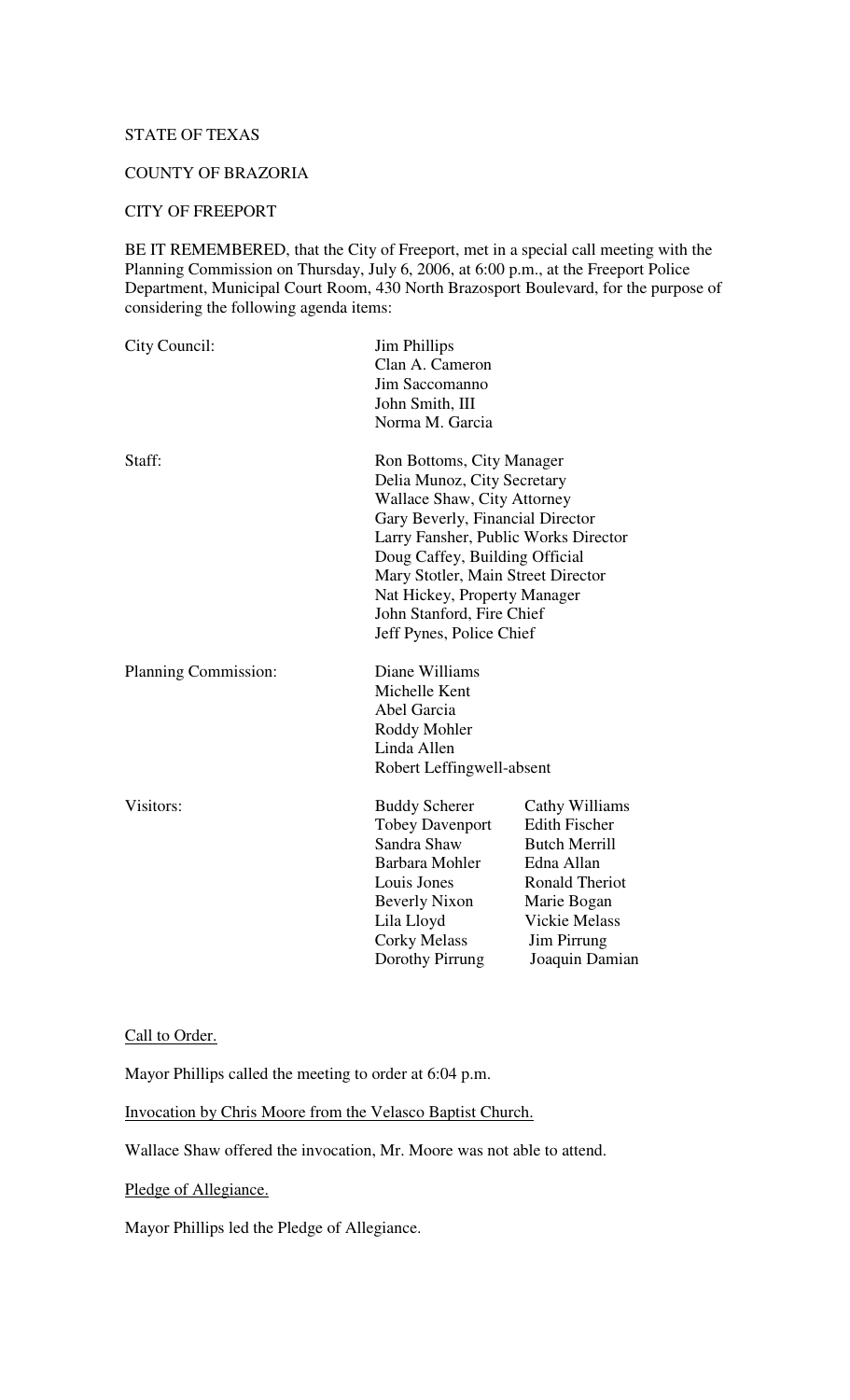Approval of the June 19, 2006 City Council Minutes.

On a motion by Councilman Smith, seconded by Councilman Saccomanno, with all present voting 4 to 1, Council approved the minutes of June l9, 2006. Council Cameron opposed.

Attending Citizens and Their Business.

Sandra Barnett of 1630 West  $4<sup>th</sup>$ , thanked the Police Department and Fire Department for for participating in the Safety Town event. It was a great success, with 110 kids attending.

Wright Gore of 4000 Essex Lane, Houston, Texas and 301 West Brazos Street, Freeport, Texas asked about the petition. He asked why Council was holding a Special Called Meeting for the petition and not on a regular meeting. Mayor Phillips advised him of the time and date the Special Called Meeting would be posted. He wanted noted that members: Louie Jones, Ronald Theriot, Norma Garcia, and John Smith were present.

Lila Lloyd of 1620 N. T. was disturbed that some members in the city council are not cooperating and not in agreement. She reported that scary tactics were used to get people to sign the petition, and hoped that all the signatures would be checked.

Joaquin Damian of 915 W.  $7<sup>th</sup>$  stated that council members had a right to express their opinions and he had voted for council member who was not cooperating.

**Public Hearing**: Joint Public Hearing with the Planning Commission to consider:

(1) a proposed amendment to Section 155.060 (E) of the Comprehensive Zoning Ordinance to authorize issuance of a specific use permit for land located in a W-3, Waterfront- Heavy zoning district permitting any use permitted only in a M-2 zoning district.

(2) a proposed amendment to the Comprehensive Zoning Ordinance and Map of said city, codified as Chapter 155 of the Code of Ordinance of said City, changing from its present classification of R-1 to a new classification of W-3 the zoning classification of the land annexed to said City by Ordinance No. 2005-2103, read, passed and adopted on October 3, 2005 being approximately 246 acres of land out of Parcels 27, 34 and 35, Brazos River Harbor Navigation District located in the J.G. McNeel Survey, Abstract 335 and the Stephen F. Austin 1/3 League, Abstract 28, Brazoria County, Texas, lying gulfward of the South Protection Levee, East of FM 1495 and North of the Louisiana-Texas Gulf Intracoastal Waterway.

There being a quorum of the City Council and the Planning Commission, Mayor Phillips opened up the public hearing at 6:25 pm.

Diane William, Chairwoman of the Planning Commission stated that the committee had reviewed and was recommending: an amendment to Section 155.060 (E) of the Comprehensive Zoning Ordinance to authorize issuance of a specific use permit for land located in a W-3, Waterfront- Heavy zoning district permitting any use permitted only in a M-2 zoning district and changing from its present classification of R-l to a new classification of W-3, the zoning classification of the land annexed (approximately 246 acres of land) to said City by Ordinance No. 2005-2103.

Joaquin Damian was not in favor of the City's issuing special use permits and suggested they review the Comprehensive Zoning Ordinance.

Toby Davenport, Vice Chairman of the Port Commission was in favor of the amendment and rezoning.

Councilman Smith agreed with the Planning Commission's recommendation.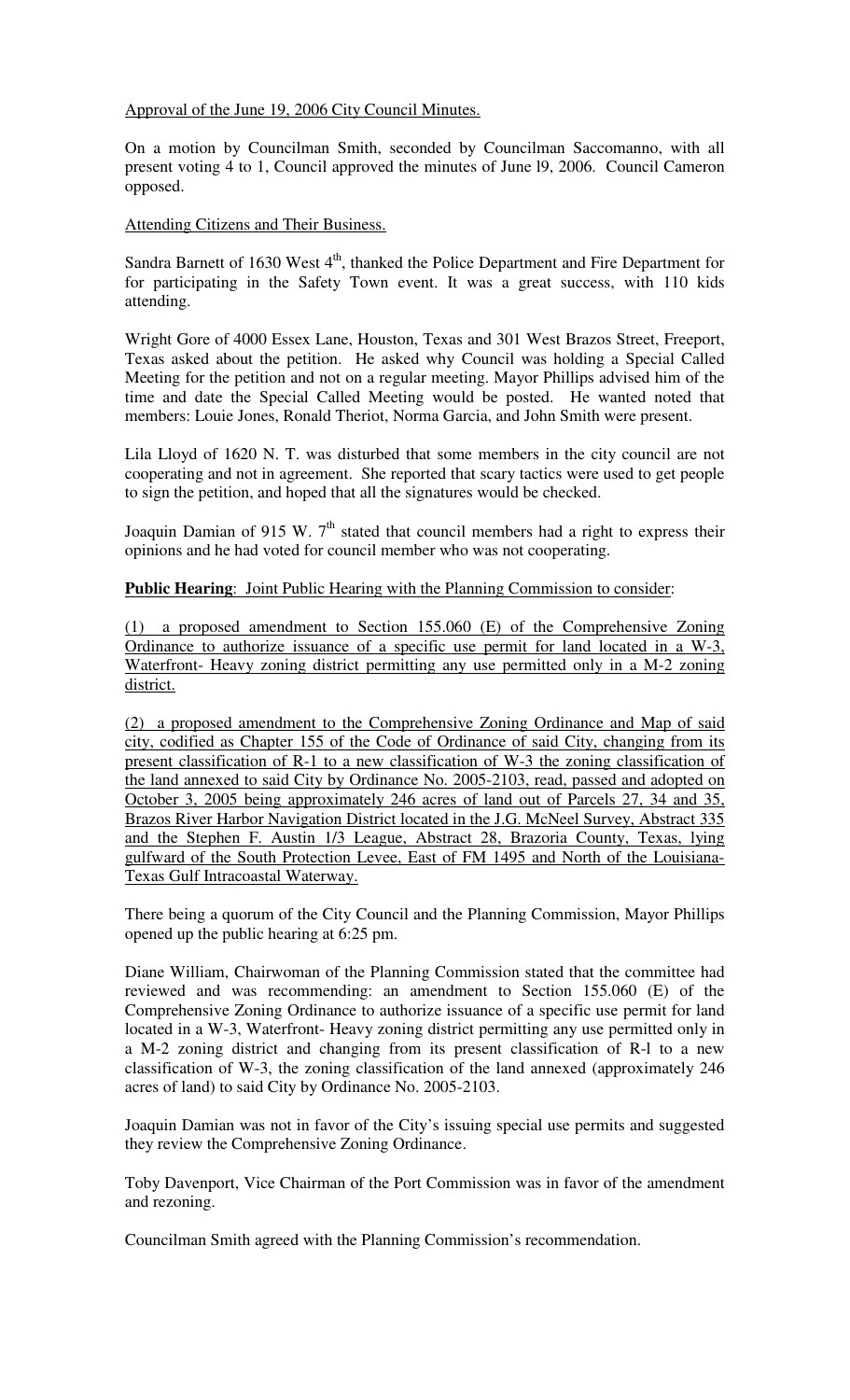There being no questions or comments, Mayor Phillips closed the public hearing at 6:36 p.m.

Consideration of the approval of Ordinance No. 2006-2125 amending Section 155.060 (E) of the Code of Ordinance to authorize the issuance of a specific use permit for land located in a W-3 Waterfront-Heavy zoning district permitting any use permitted only in a M-2 zoning district for Port Freeport.

On a motion by Councilman Saccomanno, seconded by Councilman Smith, with all present voting "aye", Council unanimously approved Ordinance No. 2006-2125 amending Section 155.060 (E) of the Code of Ordinance to authorize the issuance of a specific use permit for land located in a W-3 Waterfront-Heavy zoning district permitting any use permitted only in a M-2 zoning district for Port Freeport.

Consideration of the approval of authorizing the City Attorney to draft an ordinance regarding changing from its present classification of R-1 to a new classification of W-3 the zoning classification of the land annexed to said City by Ordinance No. 2005-2103, read, passed and adopted on October 3, 2005 being approximately 246 acres of land out of Parcels 27, 34 and 35, Brazos River Harbor Navigation District located in the J.G. McNeel Survey, Abstract 335 and the Stephen F. Austin 1/3 League, Abstract 28, Brazoria County, Texas, lying gulfward of the South Protection Levee, East of FM 1495 and North of the Louisiana-Texas Gulf Intracoastal Waterway.

On a motion by Councilman Smith, seconded by Councilwoman Garcia, with all present voting "aye", Council unanimously approved the City Attorney to draft an Ordinance regarding changing from its present classification of R-1 to a new classification of W-3 the zoning classification of the land annexed to said City by Ordinance No. 2005-2103, read, passed and adopted on October 3, 2005 being approximately 246 acres of land out of Parcels 27, 34 and 35, Brazos River Harbor Navigation District located in the J.G. McNeel Survey, Abstract 335 and the Stephen F. Austin 1/3 League, Abstract 28, Brazoria County, Texas, lying gulfward of the South Protection Levee, East of FM 1495 and North of the Louisiana-Texas Gulf Intracoastal Waterway.

Consideration of the approval of Ordinance No. 2006-2126 granting to CenterPoint Energy Houston Electric, LLC the right, privilege and franchise to use the public rightsof-way and to use, license, or exploit the company's facilities within the public rights-of way to conduct an electric delivery business in the city.

Mr. Bottoms stated that the City received a favored nation's letter stating that Freeport would receive the best franchise agreement, equal to that received by any other municipality and that in future more favorable agreements were negotiated by other municipalities, Freeport would also receive the more favorable agreement.

On a motion by Councilwoman Garcia, seconded by Councilman Smith, with all present voting "aye", Council unanimously approved Ordinance No. 2006-2126 granting to CenterPoint Energy Houston Electric, LLC the right, privilege and franchise to use the public rights-of-way and to use, license, or exploit the company's facilities within the public rights-of way to conduct an electric delivery business in the city.

Consideration of the approval of Resolution No. 2006-2118 appointing Roddy Mohler to the Planning Commission of said City.

On a motion by Councilman Smith, seconded by Councilwoman Garcia, with all present voting, 4 to 1, Council approved Resolution No. 2006-2118 appointing Roddy Mohler to the Planning Commission of said City. Councilman Cameron opposed. Delia Muñoz, City Secretary administered the Oath of Office to Roddy Mohler.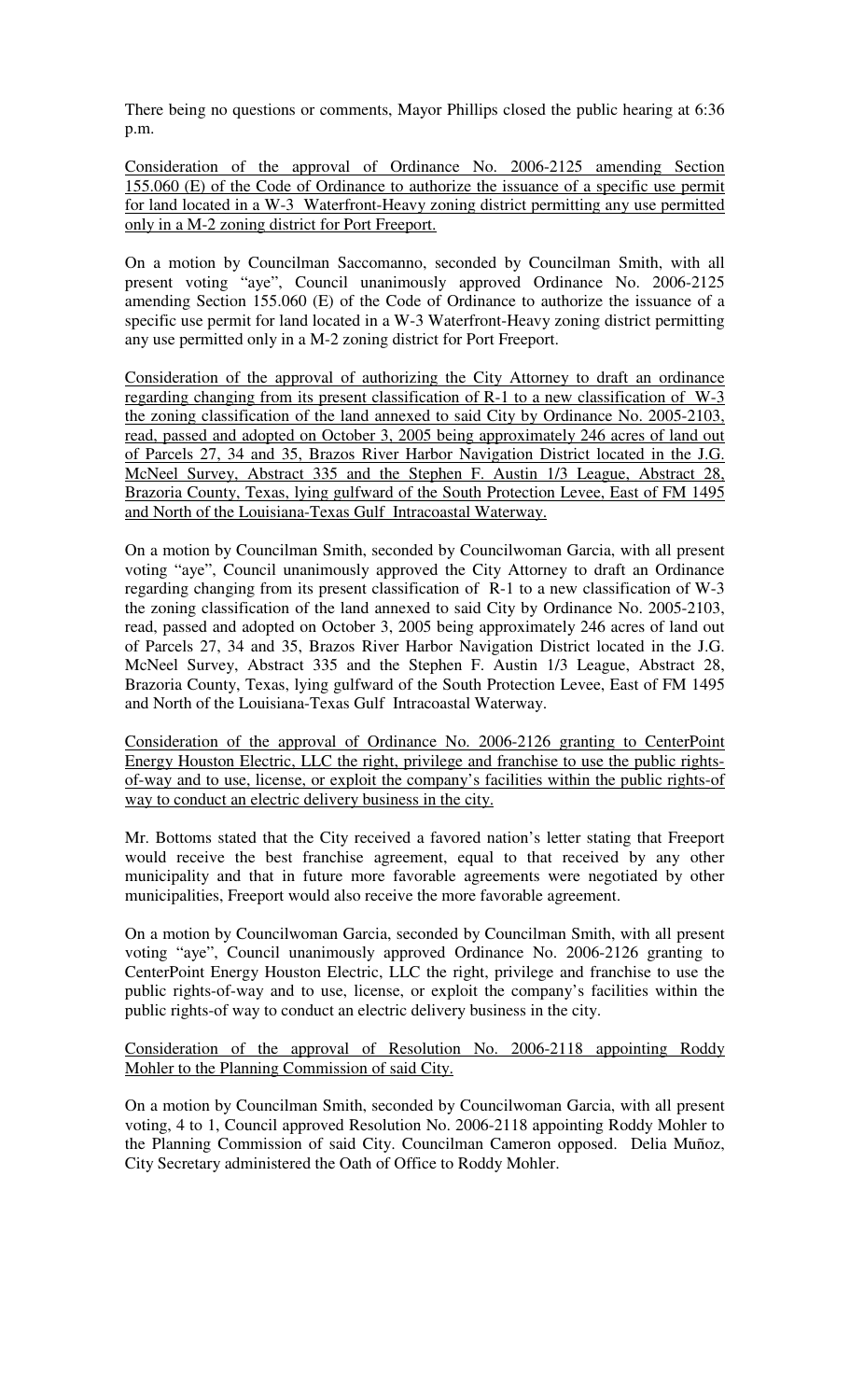Consideration of the approval of Resolution No. 2006-2119 reappointing Sandra Shaw, Marjore Clark and Pixie Floyd and appointing Sandra Wood-Wicke to the Main Street Advisory Board of said City.

On a motion by Councilman Smith, seconded by Councilman Saccomanno, with all present voting 4 to l, Council approved Resolution No. 2006-2119 reappointing Sandra Shaw, Marjorie Clark and Pixie Floyd and appointing Sandra Wood-Wicke to the Main Street Advisory Board of said City. Councilman Cameron opposed.

Consideration of the approval of Resolution No. 2006-2120 supporting the dredging of the Mouth of the San Bernard River.

On a motion by Councilman Cameron, seconded by Councilman Smith, with all present voting "aye", Council unanimously approved Resolution No. 2006-2120 supporting the dredging of the Mouth of the San Bernard River.

### Consideration of the approval of setting a bid date for Residential Solid Waste Collection.

On a motion by Councilman Saccomanno, seconded by Councilwoman Garcia, with all present voting "aye", Council unanimously approved to set a bid date for August 3, 2006 at 2:00 p.m. at City Hall,  $2^{nd}$  floor, with a pre-bid meeting, Thursday, July 27, 2006 at 2:00 p.m. on the 2<sup>nd</sup> floor in the Conference Room, for Residential Solid Waste Collection Services.

Consideration of the approval of setting a date for a public hearing to determine whether the structure on Block 48, Lot 2-6 , Freeport Townsite, known as 225 W. Broad Street is an unsafe structure.

On a motion by Councilman Smith, seconded by Councilman Saccomano, with all present voting 4 to l, Council approved setting a public hearing date for August 7, 2006 at 6:00 p.m. to determine whether the structure on Block 48, Lot 2-6, Freeport Townsite, known as 225 W. Broad is an unsafe structure. Councilman Cameron opposed.

Consideration of the approval of sale of the City's interest in trust property on Block 775, Lots 19 & 24, Velasco Townsite, known as 1615 N. N.

On a motion by Councilman Saccomanno, seconded by Councilwoman Garcia, with all present voting "aye", Council unanimously approved the sale of the City's interest in trust property on Block 775, Lots 19 & 24, Velasco Townsite, known as 1615 N. N.

Consideration of the approval of sale of the City's interest in trust property on Block 48, Lots l4-l5, Velasco Townsite, known as 500 Block South Ave. G.

On a motion by Councilwoman Garcia, seconded by Councilman Cameron, with all present voting "aye", Council approved the sale of the City's interest in trust property on Block 48, Lots 14-15 Velasco Townsite, known as 500 Block South Ave. G.

Consideration of the approval of sale of the City's interest in trust property on Block 812, Lots l3, 14, Velasco Townsite, known as 1801 N. Ave. S.

On a motion by Councilman Cameron, seconded by Councilman Smith, with all present voting "aye", Council unanimously approved the sale of the City's interest in trust property on Block 812, Lots 13, 14, Velasco Townsite, known as 1801 N. Ave. S.

Consideration of the approval of a sign variance for Brazosport High School under section 113.08 (B) of the Code of Ordinance.

On a motion by Councilman Cameron, seconded by Councilwoman Garcia, with all present voting "aye', Council unanimously approved a sign variance for Brazosport High School under section 113.08 (B) of the Code of Ordinances.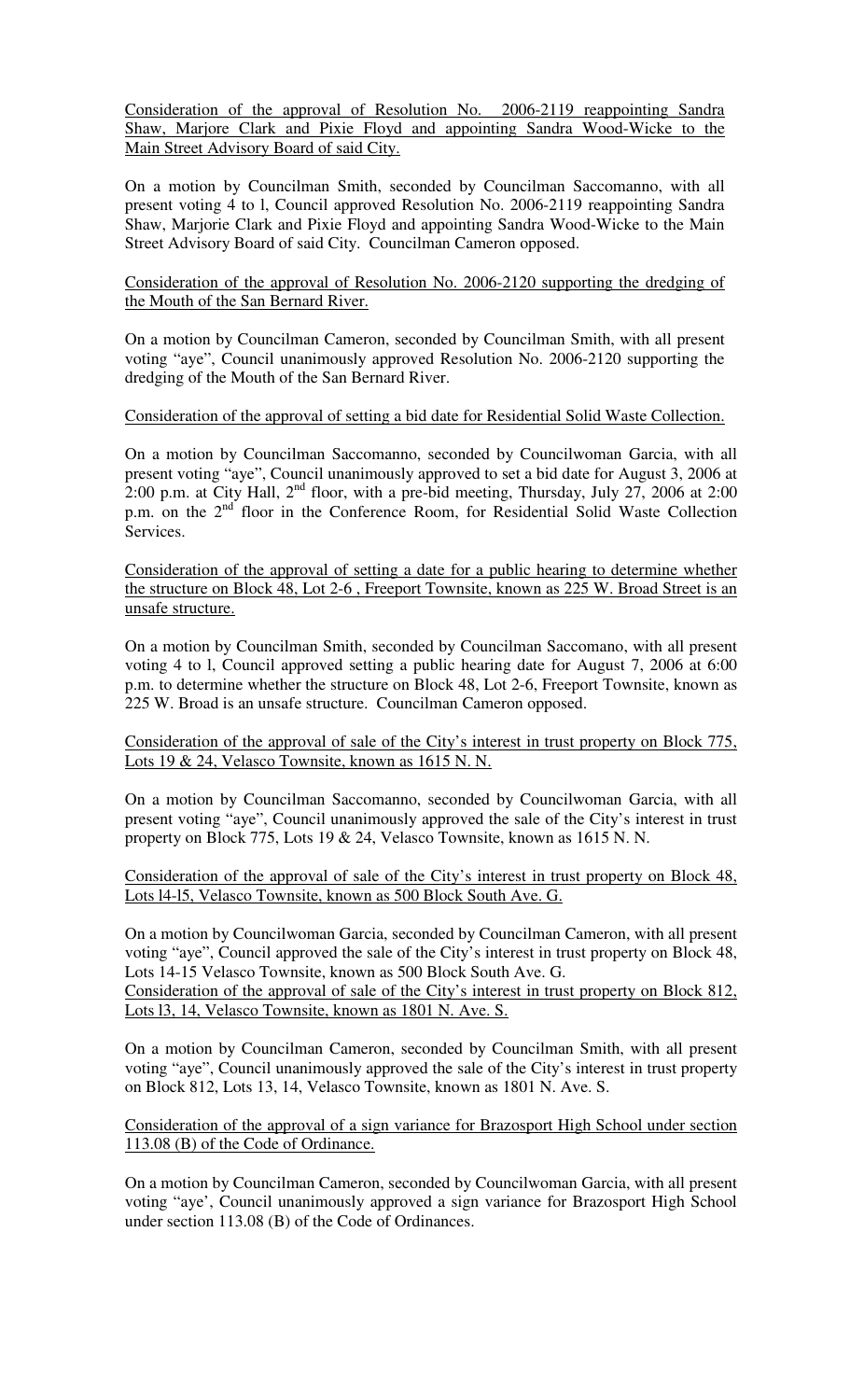## Elected Official Report

Councilman Smith checked out water drainage problems in the City during the heavy rains.

Mayor Phillips attended a CDBG meeting. The city will be receiving from Commission Payne a contribution of \$50,000 for RiverPlace. A new manager at the shelter is on board. The animal shelter was vandalized. Mayor Phillips and Doug Caffey attended a FEMA meeting concerning the integrity of the levy system. Columbia Lakes and Angleton do not have tidal levees. According to FEMA, any entity that does not meet the requirements will be put in a flood zone. This concerns Mayor Phillips. He complemented the Lions Club for a great Fishing Fiesta under trying circumstances. Mayor Phillips announced Council will meet on July l0, 2006 at 6:00 p.m. for a Special Call Meeting for a petition that was turned in to the city. He also thanked Roy Yates of Freeport Welding for the Fireworks at the Fishing Fiesta.

## **Work Session**

### Administration Report

Larry Fansher reported the rain has slowed down the street work, county crews and mowing operations. They continue to clean ditches and spraying for mosquitoes. Efforts on drainage work are paying off. RiverPlace is reserved on Saturday and Sunday. Goe's School Supply Run is scheduled for Sunday, July 9, 2006 at the Freeport Municipal Park. Bryan Beach was in good shape for the  $4<sup>th</sup>$  of July, moderate crowd due to the rain.

Chief Pynes reported Loni Kershaw, dispatcher has returned back to work after having a baby. Planning National Night Out for August 1, 2006. He is meeting quarterly with apartment managers, addressing crime around apartment complexes. Councilman Saccomanno asked about crime watch signs.

Mary Stotler, Main Street Director is testing the sound system tomorrow at Memorial Park. BASH donated \$1000.000 and the Bass family \$750.00. Meeting with the Town or Quintana to approve the race route for the triathlon. HGAC sent two Economic Development representatives to tour downtown and they loved what they saw.

Pinkey Hartline reported lots of rain at the Golf Course. The palms trees are thriving. The rain water has flushed salt out, so the greens look very good.

Jerry Meeks reported that rain has shut them down.

Doug Caffey continues to make inspections at the schools. He has noticed more construction personnel increasing at school sites to speed up projects.

Gary Beverly working on third quarter financials. Budget workshops are scheduled for July  $25^{th}$  &  $27^{th}$ , 2006 at 5:00 p.m. at the  $2^{nd}$  floor conference room at City Hall.

Presentation by Edith Fisher, Director of Tourism of the Brazosport Convention & Visitors Council's promoting and request for continued funding.

Edith Fischer presented to Council a PowerPoint presentation of the Chambers duties promoting the Brazosport area as a convention and leisure destination, especially Freeport.

### Report from Jerry Meeks of Veolia Water on the 2005 Annual Drinking Water Quality Report.

Jerry Meeks gave the 2005 Annual Drinking Water Quality Report. The reports were mailed out to citizens and posted at City Hall. Drinking water meets all federal drinking water requirements. Water taste due to changing to Harris Reservoir.